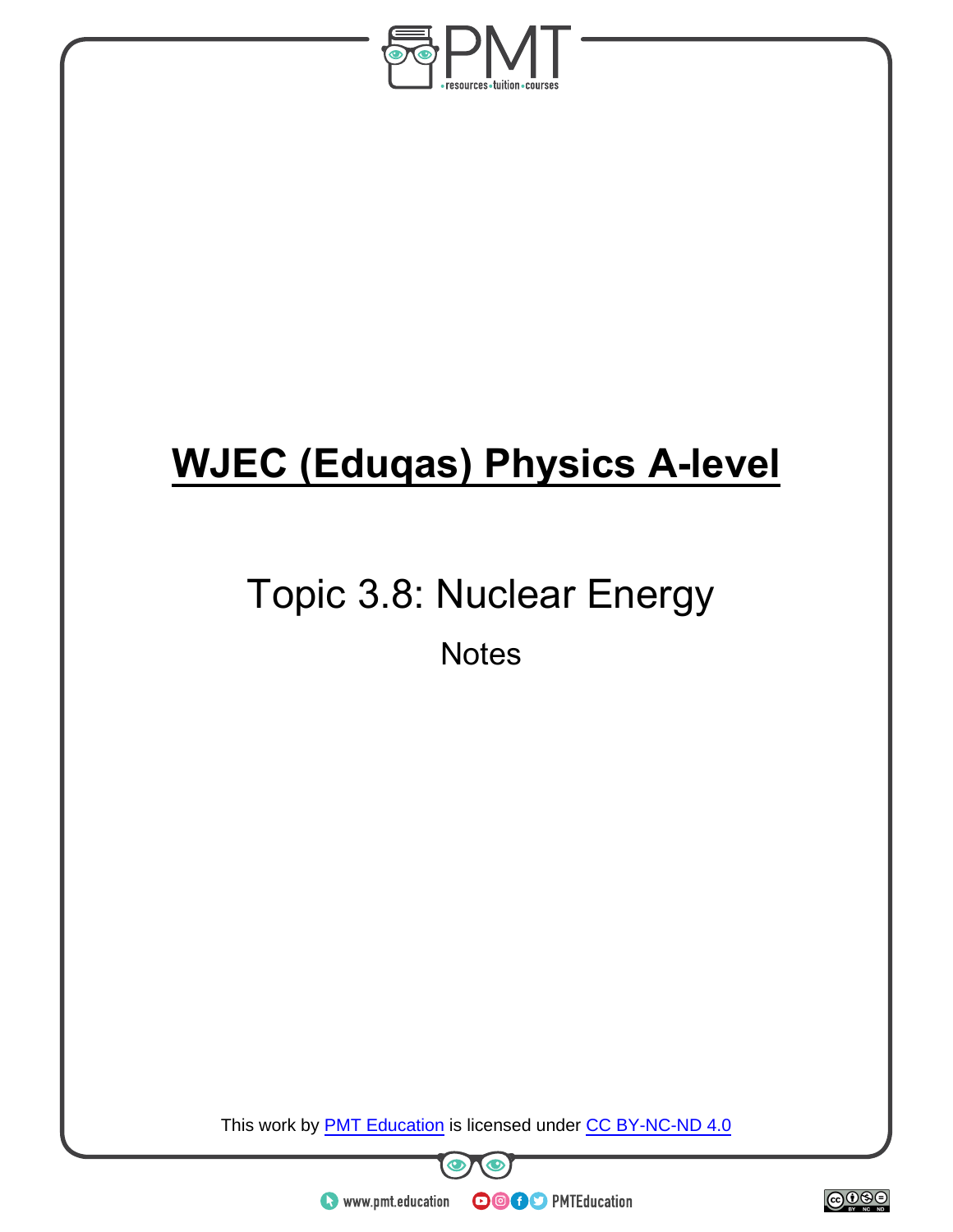

#### **Mass-Energy Equivalence**

Arguably the most well known equation in physics is:



The  $c<sup>2</sup>$  here is the speed of light squared. But what does this equation really tell us? Essentially it expresses the fact that **mass and energy are in some way equivalent,** in that if an object has mass it also has an associated energy equal to its mass multiplied by the speed of light squared. This equation was proposed by Einstein in 1905.

The speed of light is a huge number, so the value of it squared is incredibly large. This has the consequence that the energy associated with mass is incredibly large. To illustrate, just 1kg of matter corresponds to roughy  $9 \times 10^{16} J$  of energy.

Most of the time this equation is used to study very small objects with masses roughly equal to that of protons and neutrons. Since these masses are so tiny, even the associated energies are very small which makes using the Joule an inconvenient unit as it is relatively large. Instead Mega-electron volts are used, the relation between these and Joules is:  $1 MeV = 1.60 \times 10^{-13} J$ .

The kilogram is also quite a large unit, and so instead **atomic mass units** are used. **The atomic mass unit 'u' is defined to be exactly 1/2th the mass of one atom of Carbon-12**. It has the following value:  $u = 1.660539 \times 10^{-27}$  kg (to 6 decimal places).

We can express the mass of protons, neutrons and electrons in terms of  $u$ , where they have the following values:

**Proton mass m<sup>p</sup> = 1.007276 u Neutron mass m<sup>n</sup> = 1.008665 u Electron mass m<sup>e</sup> = 0.000549 u**

#### **Mass Defect**

Let's say we found the mass of a helium nucleus using the above masses of neutrons and protons:  $(2 \times 1.007276 u) + (2 \times 1.008665 u) = 4.031882 u$ . However, experimentally we can show that the mass of a helium nucleus is actually  $4.001508 u$ . This gives a difference in mass between what we would expect and the real mass of 0.030374 *u* . This is a reasonably large mass so it can't be due to the resolution of whatever equipment might have been used to measure it.

The reason there is a difference in mass is because we haven't accounted for the energy of the helium nucleus. To understand this, let's imagine taking our helium nucleus and slowly pulling it apart so that all of the 4 nucleons are completely separated. **The strong nuclear force** acts as an attractive force between the all 4 nucleons when they form the nucleus. Pulling the nucleus apart **requires work to be done against this force**, thus giving the nucleus a form of potential

**OOOO** PMTEducation

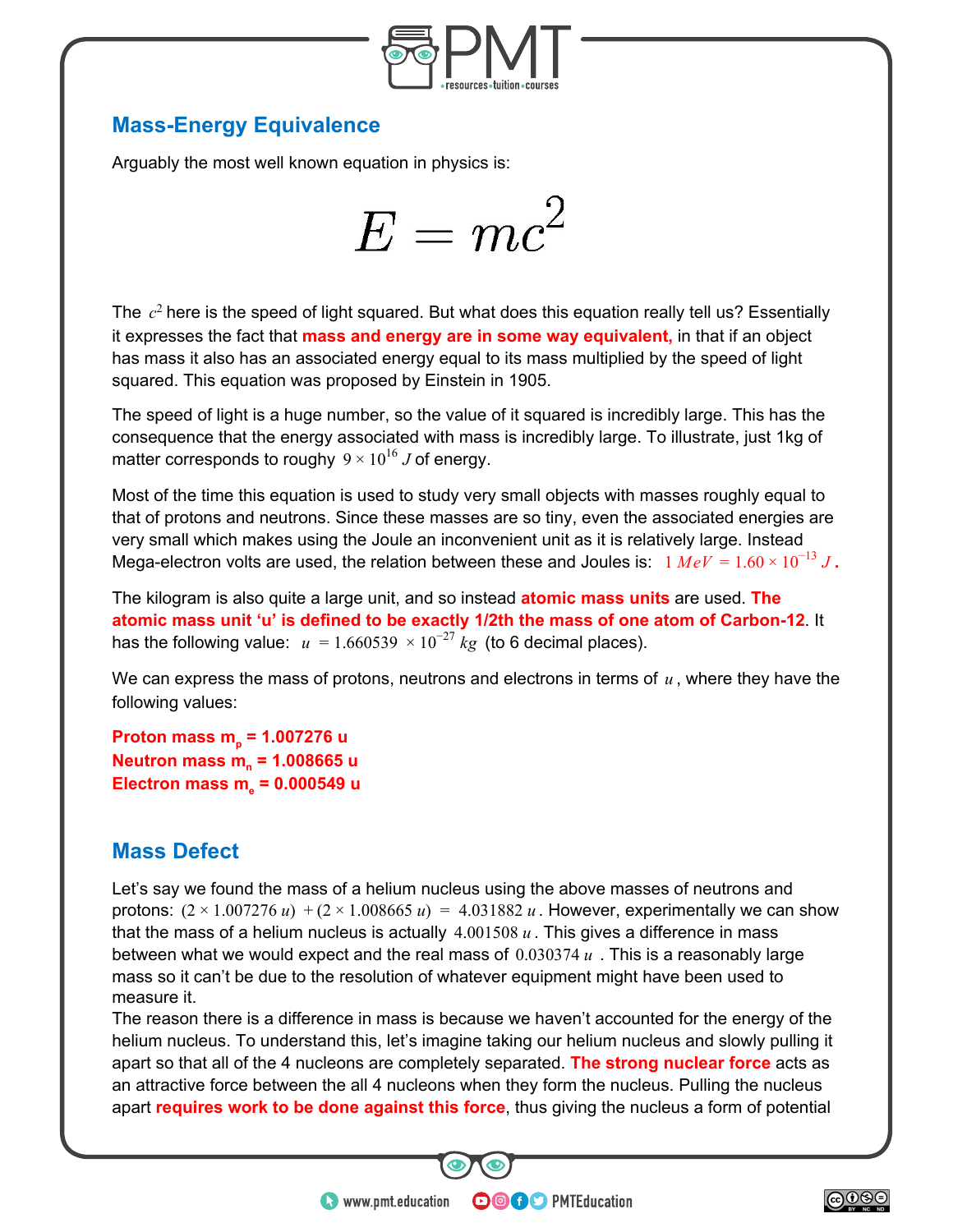

energy. From Einstein's equation, **if the nucleons have gained energy they must have gained some mass!** This mass which they gain will be equal to the difference in mass we previously found, which is referred to as the **mass defect.**

**The mass defect is the difference in mass between a nucleus and the sum of the constituent nucleons in the nucleus.**

To summarise, the mass defect exists because the nucleons in a nucleus have less energy (and thus mass) than they would if they didn't exist inside a nucleus.

### **Binding Energy**

**The amount of energy which must be used to completely separate a nucleus into its constituent parts is called the binding energy.** The binding energy causes the mass defect, and so the relation between these two is:

$$
Binding\ energy = E_{bind} = \Delta mc^2
$$

Where  $\Delta m$  is the **mass defect.** 

Another useful quantity is called the **binding energy per nucleon,** which as the name suggests is given by:



Here  $\vec{A}$  is the **nucleon number** of the nucleus.

**Example question:** What is the binding energy per nucleon of Uranium-235 if the mass of a U-235 nucleus is 235.043 *u*?

Firstly we have to find the mass defect. Uranium-235 has 92 protons and 143 neutrons. Finding the total mass of these individually gives:

 $(92 \times 1.00727u) + (143 \times 1.00866u) = 236.907u$ 

Subtracting the given actual mass of the uranium nucleus gives the **mass defect:**

### $\Delta m = 236.907u - 235.043u = 1.86u$

Using Einstein's equation we can then find the total binding energy the uranium nucleus:

**OOOO** PMTEducation

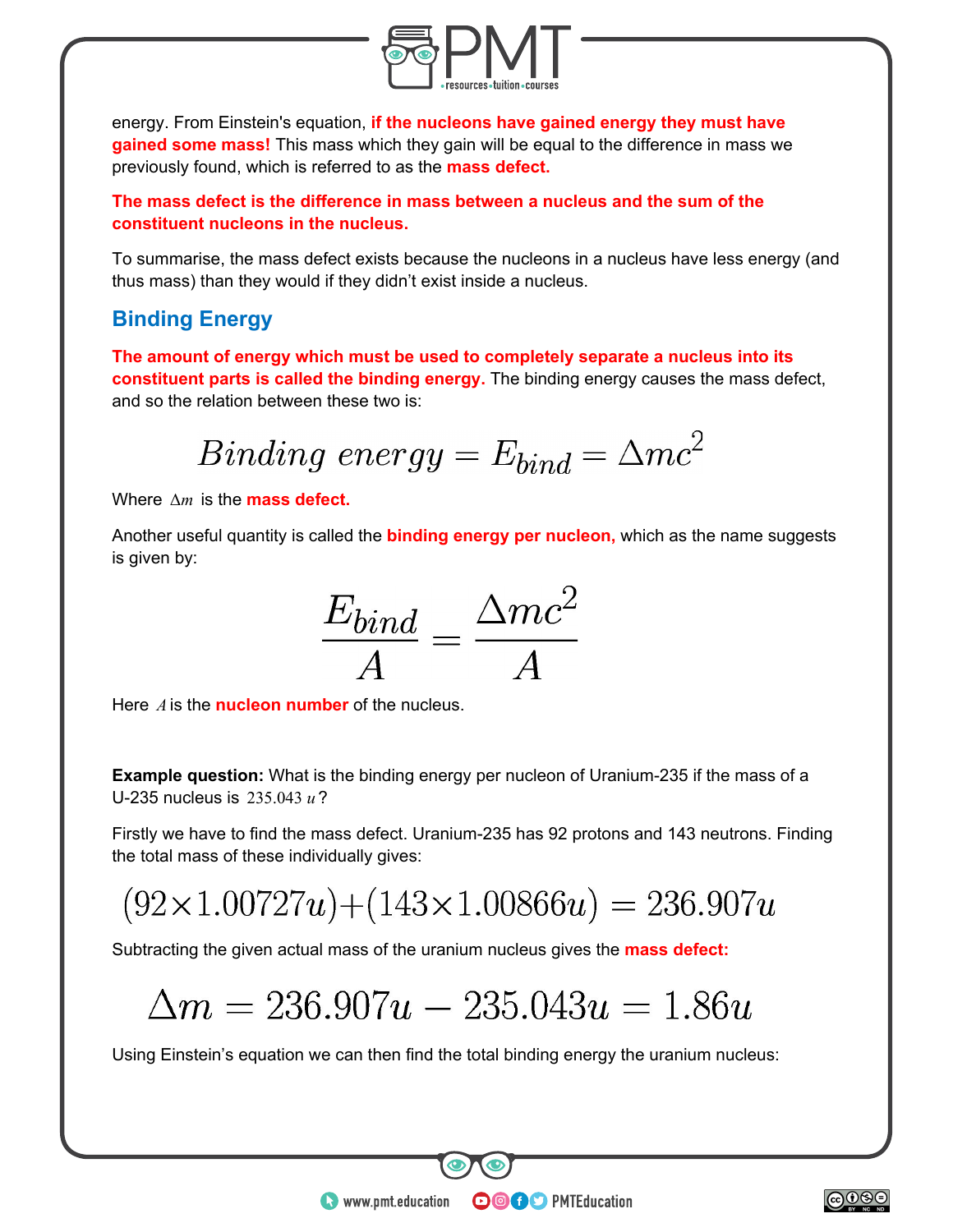

$$
\Delta mc^2 = 1.86u \times c^2 = 1740 \; MeV
$$

And finally, dividing this by the nucleon number  $A = 235$ , gives the answer:

$$
\frac{1740\;MeV}{235}=7.40\;MeV\;per\;nucleon
$$

#### **Nuclear Fusion**

#### **Nuclear fusion is a process by which two or more nuclei are forced so closely together that they merge to form a single nucleus, releasing energy and subatomic particles.**

For example a nuclear fusion reaction which is common within stars is the fusion of Deuterium and Tritium, which are **two isotopes of hydrogen**. It can be expressed in the following reaction form:

$$
{}_{1}^{3}H + {}_{1}^{2}H \rightarrow {}_{2}^{4}He + {}_{0}^{1}n + 17.50MeV
$$

Fusing these two isotopes produces a helium nucleus, along with an emitted neutron and an amount of energy. **This energy released can be in the form of a high-energy photon, or as the kinetic energy of the products.**

The energy released is the result of the **change in binding energy** between the reactants and the products. For this example, the combined binding energy of the deuterium and tritium is smaller than the binding energy of the helium nucleus and the neutron, where this change in energy is 17.50 *MeV* .

#### **This means the energy released in a fusion reaction can be found by calculating the** mass defect  $\Delta m$  between the products and reactants, then finding the energy as  $\Delta mc^2$ .

Nuclear fusion is the process by which the sun makes energy; using its large mass to confine the reactants at a high enough pressure that they undergo fusion.

#### **Nuclear Fission**

**In nuclear fission reactions a large unstable nucleus is split into multiple smaller, more stable nuclei, releasing energy and subatomic particles as a result.**

**OOOO** PMTEducation

**html** www.pmt.education

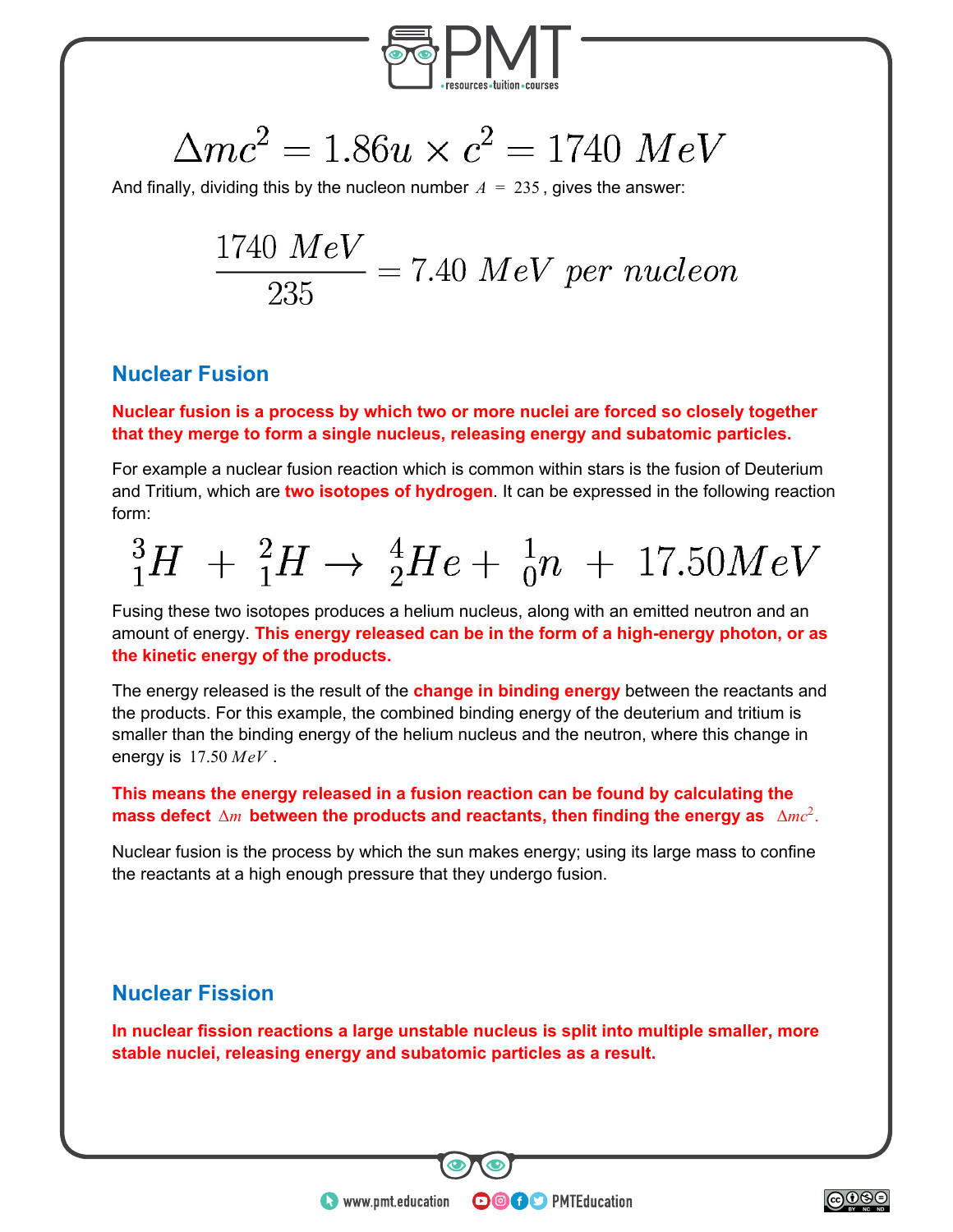

Most of the time, fission is caused by a large nucleus that has been bombarded with a high energy neutron. This neutron enters the nucleus and causes it to become **extremely unstable,** causing it to split apart. Sometimes if a nuclei is unstable enough it can undergo fission without another particle colliding with it, this is called **spontaneous fission.**

For example, a Uranium-235 undergoes fission when hit by a neutron:

## $^{235}_{92}U + ^{1}_{0}n \rightarrow ^{141}_{56}Ba + ^{92}_{36}Kr + 3^{1}_{0}n + 202.5MeV$

The Uranium nucleus splits to form Barium and Krypton nuclei, along with three further neutrons and 202.5 *MeV* of energy. **Once again this energy is released as either a photon or as the kinetic energy of the products.**

Note that the energy released from a single fission reaction is **generally much larger** than the energy released from a fusion reaction.

Just like with fusion, **energy is released from fission reactions because the binding energy of the reactants is larger than the products.** 

This means the energy released in a fission reaction can be found by calculating the **mass defect** Δ*m* between the products and reactants, then finding the energy asΔ*mc*<sup>2</sup> .

**Nuclear fission is the process by which nuclear power plants make energy.** Scientists are yet to build a sustainable way of generating nuclear power from nuclear fusion, but this would solve many of the problems that make nuclear fission power plants controversial.

For example, **the products of nuclear fission are often unstable themselves**, and generally have long half-lives. This means that fission fuel which has been used is very dangerous to humans, and has to be buried deep underground in sealed containers to ensure it is kept far from humans and other animals.

In the example above with the fission of Uranium, **3 neutrons are produced**. These neutrons can go on to hit other Uranium nuclei, causing further fission reactions. This can produce a **chain reaction** which if not controlled can be extremely dangerous. Many nuclear weapons function by purposely causing a chain of fission reactions, releasing significant amounts of energy and radiation.

**OOOO** PMTEducation

 $\bullet$  www.pmt.education